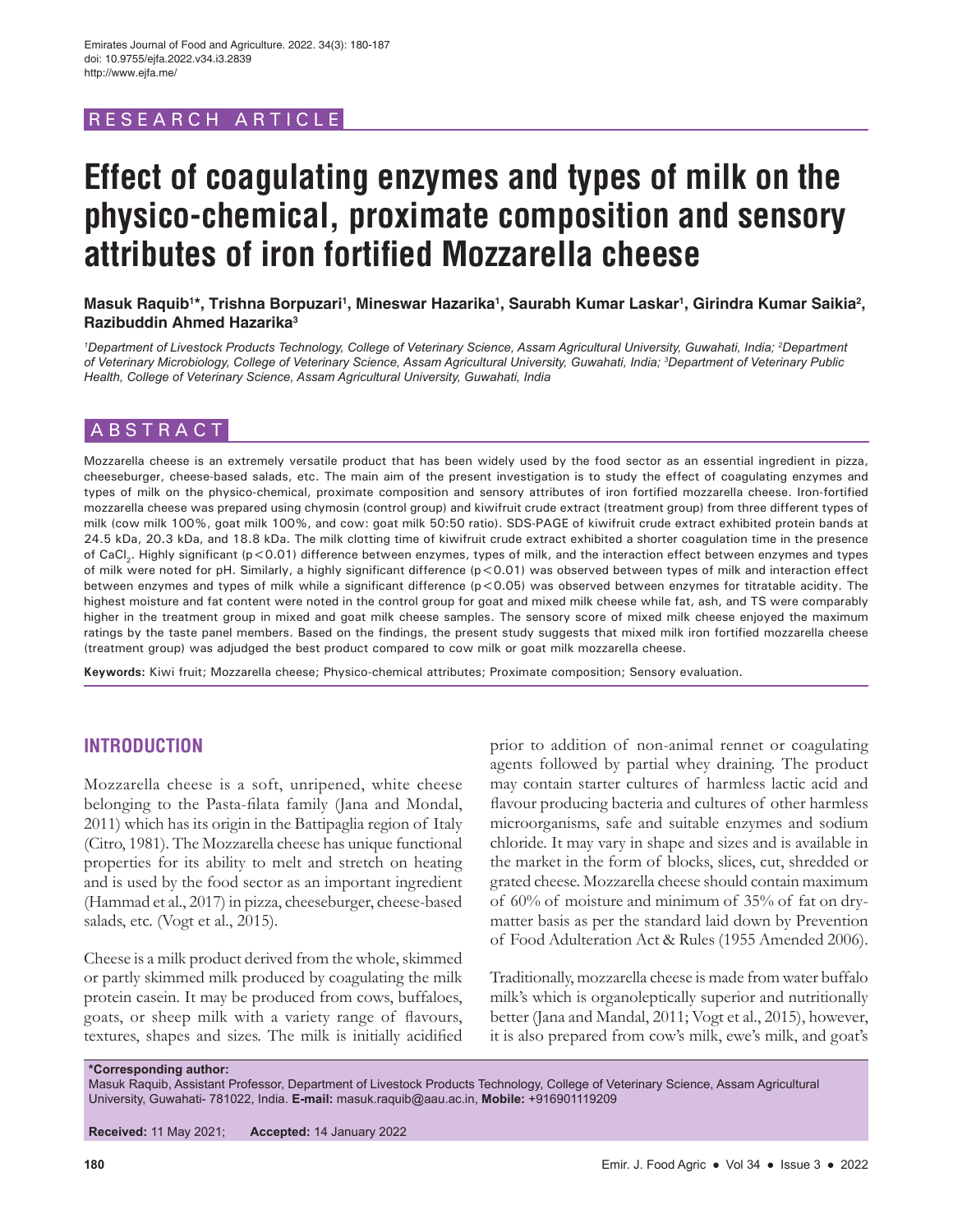milk in many western and European countries with proper modifications in the processing technique.

Iron deficiency has been reported to be the common form of micronutrient deficiency in foods along with vitamin A and iodine deficiency (Gonmei and Toteja, 2018). According to WHO (2015), the maternal and neonatal mortality rate in developing countries due to iron deficiency (anaemia) has been reported to be 3.0 million deaths in 2013 and is also an important contributor to overall global mortality. To combat iron deficiency, food fortification has been considered the most practical and cost-effective prevention programme (Hurrel, 2002). As such, dairy products can offer a good vehicle for iron fortification due to their high nutritional value and low iron content.

Since immemorial times, rennet has been used as the main milk coagulating enzyme for cheese production. However, FSSAI (2009) has prohibited the use of animal rennet as a coagulating agent in India due to religious considerations and an increase in the vegetarian population. Hence, food scientists have started to find alternative sources of coagulating enzymes derived either from plants or microbes. Many fruits have active proteolytic enzymes like actinidin (*Actinidia deliciosa*), ficin (*Ficus carica*), and papain (*Carica papaya*) which can act upon the casein of milk. Actinidin, a cysteine protease obtained from kiwifruit (*Actinidia deliciosa*) is found to be fully compatible with the manufacturing conditions of cheese with fewer flavour defects in dairy products as compared to other counterparts such as ficin or papain. Puglisi et al. (2012) reported the use of actinidin in the manufacture of mozzarella cheese with improved sensory attributes in the product.

Hence the present study was aimed to develop appropriate technology for the production of iron-fortified mozzarella cheese from cow's milk, goat's milk, and mixed milk (cow and goat milk 50:50 ratio) using kiwifruit as a protease source and to study its effect on the physico-chemical, proximate and sensory attributes of iron-fortified mozzarella cheese.

# **MATERIALS AND METHODS**

#### **Raw materials**

Fresh cow's milk was collected from the Instructional Livestock Farm Complex (ILFC), College of Veterinary Science, Assam Agricultural University, Khanapara, Guwahati, Assam, India, and goat's milk was procured from nearby localities, *viz.*, Tetelia and Tapesia villages, Sonapur, Kamrup (M), Assam, India, respectively. A cold chain was maintained for the transportation of milk samples from the place of collection to the laboratory and kept in a refrigerator until processing. CHY-MAX Powder Extract NB containing active milk clotting enzyme chymosin was supplied by CHR HANSEN Pvt. Ltd, Denmark, and 80IMCU/l were used as milk coagulating enzymes for the control samples. Fresh kiwifruits (*Actinidia chinensis*) were procured from Dirang, Arunachal Pradesh, as well as from Nayantara Supermarket, Six Miles, Guwahati, Assam, India. Ferric chloride hexahydrate was procured from Sigma, New Delhi, India, while citric acid of analytical grade, calcium chloride (CaCl<sub>2</sub>), and sodium chloride (NaCl) was obtained from Fisher Scientific, India, respectively.

# **Protein profiling of kiwifruit extract by Sodium Dodecyl Sulphate Polyacrylamide Gel Electrophoresis (SDS-PAGE)**

### *Preparation of the crude Kiwifruit extract*

The crude extracts were prepared from a fresh homogenate of kiwifruits (*Actinidia chinensis*) following Lo Piero et al. (2011) method. The homogenates were centrifuged in a high-speed refrigerated centrifuge (HERMLEZ36 HK, Germany) at 24,400g for 20min, the supernatant was again subjected to ultracentrifugation (Beckman Coulter, Model: Optima L-100K) at 1,50,000g for 1hour at 4°C. The resultant supernatant was collected for protein profiling using SDS-PAGE.

# **Sodium Dodecyl Sulphate Polyacrylamide Gel Electrophoresis (SDS-PAGE)**

The protein profiling of the crude extract prepared from kiwifruit was done by SDS-PAGE following the method of Laemmli (1970). Briefly, the test was performed on 4% stacking gel and 12% resolving gel under reducing conditions. Samples were prepared by mixing the respective samples with 2X sample buffer (0.125M Tris HCl, 4.0% SDS, 20% glycerol, 10% 2-mercaptoethanol, 0.004% bromophenol blue, pH 6.8) and heated at boiling temperature for 5min. After mixing, each sample was expected to have a final denatured protein concentration of 2mg/ml. Each well of the gel was loaded with 20µl of heat-treated samples and a pre-stained protein marker (Thermo Scientific, USA) was loaded in one well parallel to the samples. Electrophoresis was carried out at a constant current of 20mA for 2 hours or till the indicator dye (bromophenol blue) reached the bottom of the resolving gel. After electrophoresis, the separated proteins were visualised after staining the gel with Coomassie Brilliant Blue stain in a gel documentation system (Biorad, USA.)

#### **Milk clotting activity**

The milk clotting activity was measured by the method described by Uchikoba and Kaneda (1996) based on the appearance of clotted flakes on the side of the test tubes.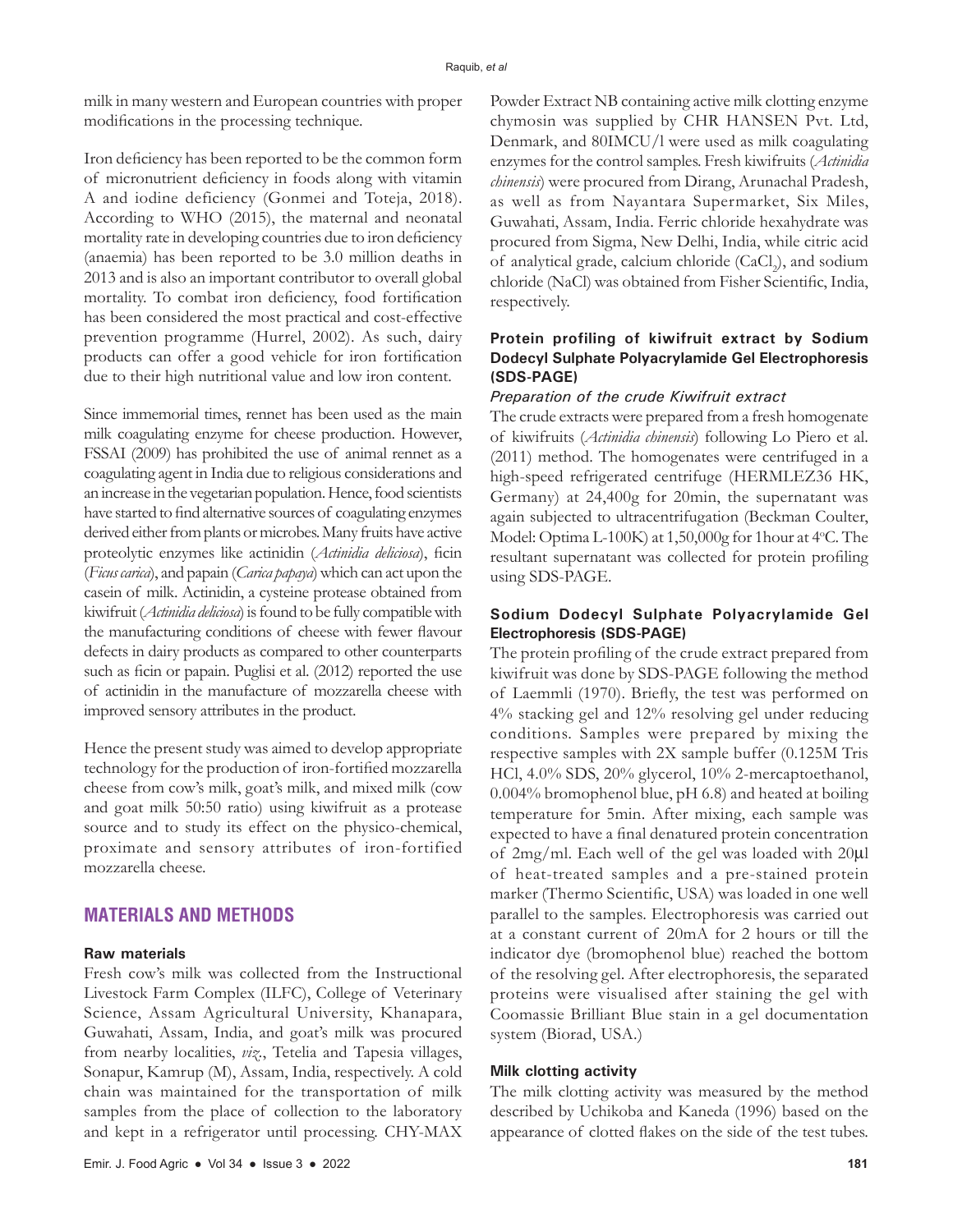# **Preparation of iron-fortified mozzarella cheese**

Iron-fortified mozzarella cheese was prepared from cow's milk (100%), goat's milk (100%), and mixed cow and goat milk (50:50) using chymax powder (control group) and kiwifruit crude extract (treatment group) as per standard technique laid down by Kanawjia et al. (2011) with slight modifications. Immediately after procurement, the milk was subjected to filtration followed by standardization to a 3-4% fat level. The standardized milk was heated at 72°C/2min followed by cooling to 4°C. CaCl<sub>2</sub> was added  $@$  0.02g 100ml<sup>-1</sup> prior to acidification. Acidification was accomplished by the addition of  $20\%$  (w/v) citric acid to achieve a pH of 5.2–5.4 followed by the addition of FeCl<sub>3</sub> 6H<sub>2</sub>0 @1g/L. The temperature of the acidified milk was subsequently raised to 29°C and CHY-MAX Powder Extract NB was added @80 IMCU/L of milk (control). For treatment groups, kiwifruit extract was used as a coagulating agent  $\omega$ 150  $\mu$ g/ml. The coagulated milk was then allowed to sit for 15 min or until complete coagulation of the milk could be observed. The curd mass was then cut with sterile cheese knives and allowed to remain undisturbed in whey for 5min. Slowly, the temperature of the curd was raised from 29°C to 38°C within 45min along with continuous stirring of the coagulated mass for uniform cooking and then held at 38°C for 30min. Whey was drained off and the curd mass was collected and stretched in hot water  $(85^{\circ}C/10$ min) and molded into a ball. The cheese balls were then immersed in 20% w/v chilled brine solution for 2h followed by surface drying under refrigerated conditions  $(7-9\degree C/6h)$ .

#### **Sensory evaluation**

The freshly prepared iron-fortified Mozzarella cheese samples were evaluated organoleptically for different quality attributes such as appearance, colour, body & texture, flavour, saltiness, and overall acceptability by a 7-membered semi-trained panel using a 9-point hedonic scale (Larmond, 1987) with 1 being extremely disliked and 9 being extremely liked. Sensory evaluation of the cheese samples was done on the day of preparation by offering it to the semi-trained panel members in the form of thin slices with even cutting of edges to look alike.

## **Titratable acidity and pH of the cheese samples**

AOAC's (2000) titrimetric method was used for determining the titratable acidity of cheese samples and the pH of the cheese slurry was measured by a digital pH meter (Metrohm 780).

# **Evaluation of physicochemical attributes**

The total solid (TS), moisture, and ash content of the different cheese samples were determined according to AOAC (2000). The protein content of cheese samples was analyzed by Pelican KELPLUS Classic DX VA automatic protein estimation unit (Pelican Equipments, Chennai). Protein percentage was calculated by multiplying the nitrogen content by factor 6.38. Ether extract of the oven-dried cheese sample was determined by an automatic Pelican Socsplus–SCS04E fat extraction system (Pelican Equipment's, Chennai).

#### **Statistical analysis**

The experiment was conducted in a factorial Randomized Block Design (RBD), considering 2 enzymes and 3 types of milk. Two-way ANOVA was performed in the generalized linear model (Proc GLM)  $Y_{ijk} = \mu + E_i + M_j + ExM_{ij} + e_{ijk}$ 

where,

 $Y_{ik}$ = Dependent variable (k<sup>th</sup> observation in i<sup>th</sup> enzyme and  $j<sup>th</sup>$  milk).

 $\mu$  = General effect.

 $E_i$  = Effect due to i<sup>th</sup> enzyme (i=1,2).

 $M_i =$  Effect due to j<sup>th</sup> milk (i=1,2,3).

 $\angle E x M_{ii} =$  Interaction effect due to i<sup>th</sup> enzyme and j<sup>th</sup> milk.  $e_{ik}$ = Effect due to non-assignable causes.

Pair-wise comparison between the means was done by following the method of least significant difference (LSD). Data were analyzed using SAS 9.3 software.

# **RESULTS AND DISCUSSION**

#### **Electrophoretic analysis of kiwifruit crude extract**

Crude kiwifruit extract was used for protein profiling using SDS-PAGE. The electrophoretic pattern of the kiwifruit crude extract is depicted in Fig. 1. The protein profile of the column elutes yielded three main bands showing an apparent molecular mass of 24.5 kDa, 20.3 kDa, and 18.8 kDa, respectively (Fig. 1, Lane 2 and 3). The theoretical molecular weight of actinidin is 24.0 kDa (Nieuwenhuizen et al., 2007)



**Fig 1.** SDS-PAGE of Kiwifruit extract (Lane 1: Protein ladder ranging from 17 kDa to 95 kDa, Lane 2 and 3: Kiwifruit crude extract).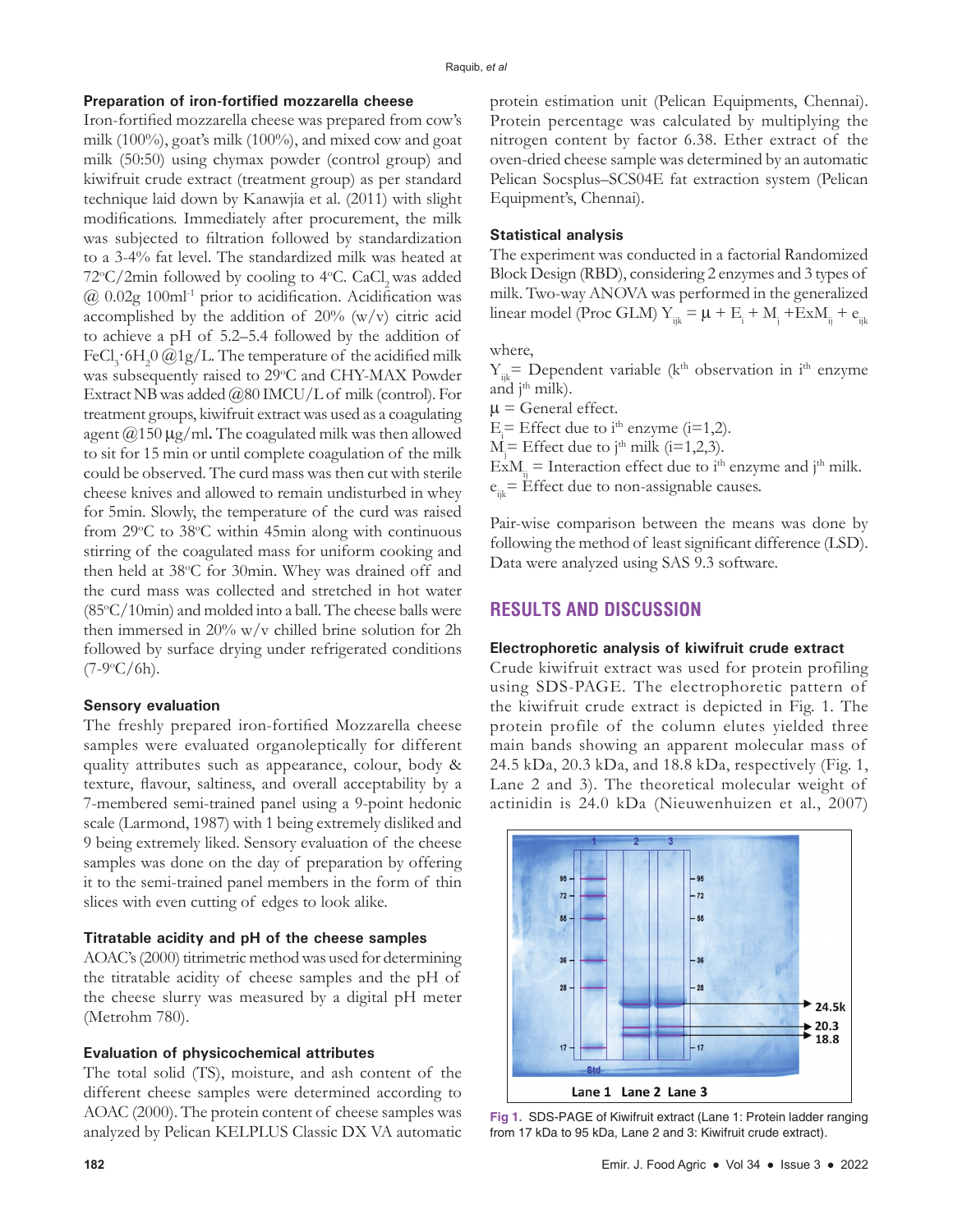which agrees with the findings of the present study. However, the additional bands of molecular mass at 20.3 kDa and 18.8 kDa might probably be due to the degradation products of the main band formed during the purification procedure. Puglisi et al. (2014) reported two bands showing an apparent molecular mass of 31.7 KDa and 24.0 KDa in kiwi juice aqueous solution, where the molecular weight of one of the band (24.0 KDa) corroborate the findings of the present study. On the contrary, Richards (2014) observed a higher molecular mass of actinidin at 26.0 kDa along with multiple protein bands of molecular mass of 22, 18, and 16 kDa hypothesized to be from the thaumatinlike protein (TLP), which is abundant in kiwifruit and has been attributed to the disruption of three disulfide bonds of actinidin by reducing agents.

#### **Milk clotting activity**

The milk clotting activity of kiwifruit crude extract exhibited by the presence of clotted flakes on the side of the test tubes, and it was first observed at 43min and 47min, respectively, in the presence and absence of CaCl<sub>2</sub>, using  $80\mu$ g of actinidin, which reflects that presence of CaCl<sub>2</sub> shortens the clotting time than that observed in the absence of the salt. As the protein concentration increased (120, 150, and 200 µg) required time to clot the milk decreased both in the presence and absence of CaCl<sub>2</sub>. In the present study, the clotting time ranged between 13 to 43min (with  $CaCl<sub>2</sub>$ ) and between 17 to 47min (without  $CaCl<sub>2</sub>$ ) with varying concentrations of actinidin. These findings support the findings of Guinee et al. (2007) who demonstrated enhancement of rennet clotting time in the manufacturing of cheese due to the addition of CaCl<sub>2</sub>. The milk clotting times of kiwifruit crude extract in the present study are higher than the reports of Puglisi et al. (2014) who reported that the clotting time of aqueous solution of kiwifruit extracts were 16+0.15, 12+0.08, 3.5+0.016 and 1+0.016 in absence of  $CaCl<sub>2</sub>$ ; and  $15+0.10$ ,  $10+0.05$ ,  $2.5+0.016$ and  $\leq 1$  in presence of  $\mathrm{CaCl}_{2}$  at a protein concentration of 40, 120, 250 and 380µg, respectively. Shorter clotting time might be due to the presence of other kiwi proteases that might be present in the actinidin mixture, thus enhancing the availability of actinidin targeted casein residues thereby degrading the substrates and reducing the coagulation time. Shorter clotting time indicates the high proteolytic activity of the kiwifruit extract and is undesirable as it produces soft-bodied cheese. Piero et al. (2011) reported that pure actinidin induces milk coagulation within 24min using 40µg of protein content, while on the other hand, Alirezaei et al. (2011) reported a higher clotting time of actinidin at different pH, temperature, and CaCl<sub>2</sub> concentration. Based on the time taken to coagulate the milk by chymosin in the control group (approximately 30min) and keeping the time factor constant, the final concentration of kiwifruit

#### **pH**

In the present investigation, the pH of the treated samples was significantly lower  $(p<0.01)$  than the control group, except for goat milk mozzarella cheese samples. Based on the different types of milk used for the preparation of ironfortified mozzarella cheese, the pH of goat milk cheese samples (5.45 $\pm$ 0.01) was significantly lower (p<0.01) than  $\text{cow (5.70±0.05)}$  and mixed milk cheese samples (5.74 $\pm$ 0.10) in the control group while in the treatment group cow's milk cheese samples (5.10+0.07) were significantly lower  $(p<0.01)$  that goat milk (5.56+0.01) and mixed milk cheese samples (5.54+0.02), respectively (Table 1). Similar pH values were reported by Sameen et al. (2002) and Sulieman et al. (2012) for cow's milk cheese. However, the pH values of control groups were slightly higher in the present study which may be attributed to a higher cooking temperature that tends to increase syneresis, reduce curd moisture and lactose and lactate contents, resulting in lower lactate to protein ratio and higher buffering capacity in cheese, thereby increasing the pH values of the end product. The mean pH value of iron-fortified goat milk mozzarella cheese were  $5.45+0.01$  and  $5.56+0.01$  for the control and treatment groups, respectively, which are in close agreement with the findings of El-Tahra et al. (2008) and Paz et al. (2016) but significantly lower than cow's milk and mixed milk iron-fortified mozzarella cheese. On the contrary, Delgado et al. (2011) reported a slightly lower pH of goat milk mozzarella cheese (5.18), which might probably be due to a soft pressing of the curd that facilitates whey retention and its subsequent acidification.

#### **Titratable acidity**

The titratable acidity expressed as per cent lactic acid varied between 0.43±0.02 to 0.75±0.01 (treatment group) and 0.47±0.01 to 0.70±0.01 (control group), respectively (Table 1). Analysis of variance revealed highly significant (P<0.01) differences between types of milk and interaction effect between types of milk and enzymes used, while significant (P<0.05) differences were observed between

**Table 1: Effect of enzymes and types of milk on pH\* and titratable acidity (%LA)\* of iron fortified mozzarella cheese**

| <b>Types</b><br>of Milk | pH                          |                           | <b>Titratable Acidity</b><br>(% lactic acid) |                             |  |  |  |
|-------------------------|-----------------------------|---------------------------|----------------------------------------------|-----------------------------|--|--|--|
|                         | <b>Control</b>              | <b>Treatment</b>          | <b>Control</b>                               | <b>Treatment</b>            |  |  |  |
| Cow                     | $5.70 + 0.05$ <sup>Aa</sup> | $5.10+0.07$ <sup>Ba</sup> | $0.51+0.01Aa$                                | $0.59 + 0.01$ <sup>Ba</sup> |  |  |  |
| Goat                    | $5.45+0.01b$                | $5.56 + 0.01b$            | $0.70 + 0.01^{Ab}$                           | $0.75 + 0.01^{Bb}$          |  |  |  |
| <b>Mixed</b>            | $5.74 + 0.10^{Aa}$          | $5.54 + 0.02^{Bb}$        | $0.47 + 0.01$ <sup>Ac</sup>                  | $0.43 + 0.02$ <sup>Bc</sup> |  |  |  |

n=5; \*Mean+SE

Means with common superscript column-wise (lowercase letter) and row-wise (capital letter) do

not differ significantly (p>0.05).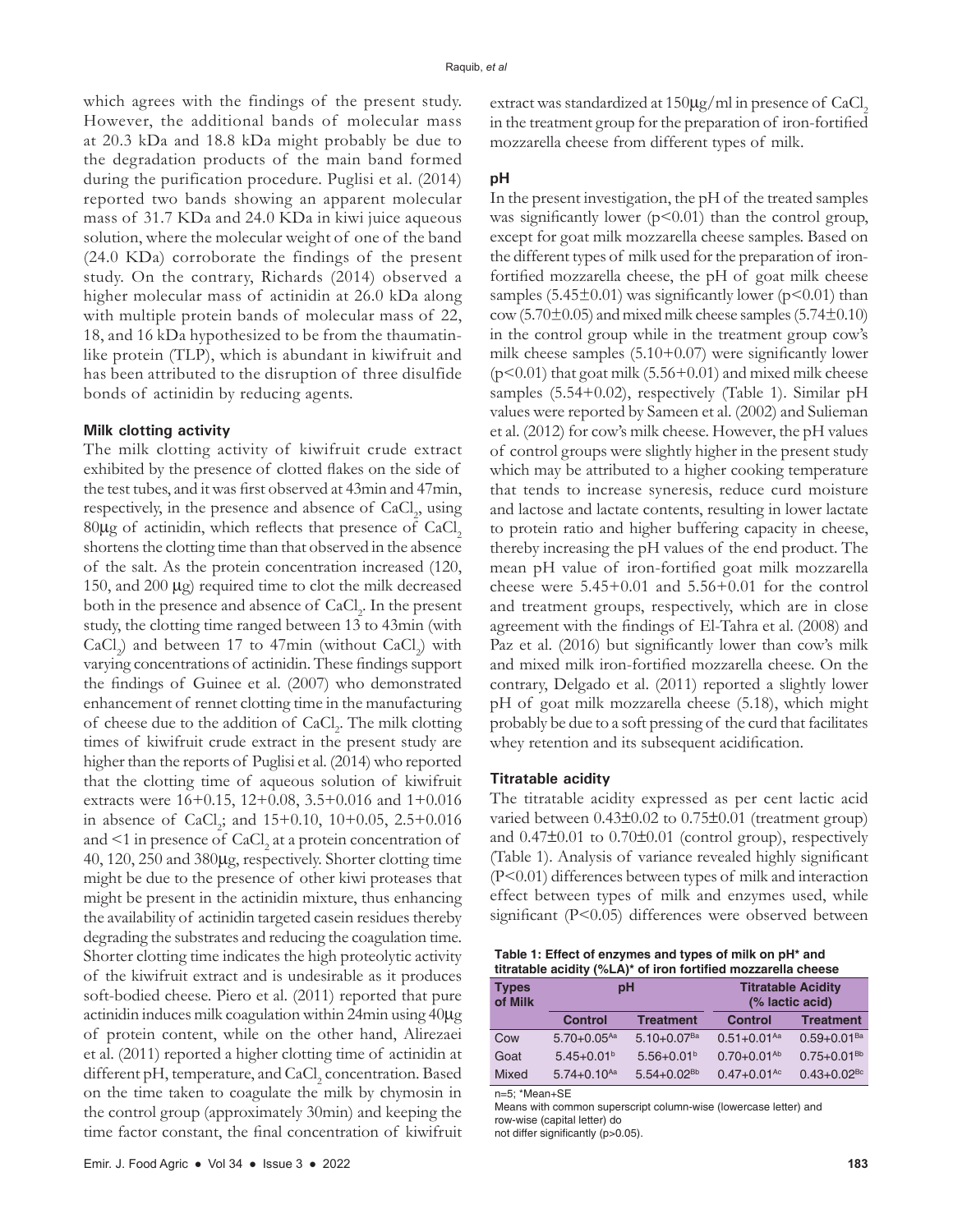the different enzymes used in the experiment. Low lactic acid percent in mixed milk cheese samples compared to cow and goat milk cheese samples in both treatments and control group may be associated with a loss of lactose in the finished product. The findings of the present study agree with the findings of many researchers (Pizaia et al., 2003; Indumathi et al., 2013; Seth and Bajwa, 2015; Waheed et al., 2017). However, Sulieman et al. (2012) have reported much lower titratable acidity in cow's milk mozzarella cheese  $(0.203 \pm 0.01\%)$  and goat milk mozzarella cheese  $(0.13\pm0.01\%)$ , respectively. On the contrary, El-Tahra et al. (2008) reported higher acidity of cow's milk mozzarella cheese and it was attributed to the incorporation of 0.5 and 1.0% of whey protein to the cow's milk.

#### **Chemical proximate composition**

The effect of variables (enzyme and milk) on proximate composition are presented in Table 2.

#### **Moisture**

The highest moisture content in all the iron-fortified cheese samples was recorded in the control group compared to the treatment group for the different types of milk used for the preparation of the cheese samples. A highly significant difference  $(p<0.01)$  was observed between the enzymes used for the preparation of iron fortified goat milk mozzarella cheese. High moisture content in control goat's milk cheese samples (47.15±0.20) might probably be due to a less amount of whey being expelled out during the manufacturing process. Another reason might probably be due to an increase of the cooking temperature which may increase the rate of syneresis outside the curd piece leading to the development of a dehydrated protein layer that inhibits further movement of moisture out of the curd piece and reduces whey loss and increases the moisture content in the product. The findings of the present study can be co-related to a higher TS content in goat milk cheese for the treated group. These findings agree with the findings of Rasovic et al. (2013) and Karki and Ojha (2018). On the contrary, Waheed et al. (2017) reported higher moisture content ranging between  $49.45\pm0.12$  to  $51.52\pm0.16$  using plant coagulant and between 61.00 to 62.90% using different forms of iron (Khalifa, 1996), while Indumathi et al. (2013) reported low moisture content in iron-fortified Gouda cheese samples which might probably be due to

different processing techniques used in the preparation of mozzarella and gouda cheeses. The variation in the moisture content might also be due to the salting method employed (Guinee et al., 2000), manufacturing technique for preparation of mozzarella cheese (El-Owinand Osman, 2009), type of acidulants used to bring down the pH (Seth and Bajwa, 2015), brining of cheese (Guinee et al., 2007) and cooking temperature (McSweeney, 2007).

## **Protein**

A non-significant difference was recorded for the different types of enzymes and milk used as well as the interaction effect between types of milk and enzymes used for the protein content. The results are in close agreement with the findings of Karki and Ojha (2018) who have reported protein content of 47.65±1.42% and 48.53±1.58% in the rennet and kiwi juice coagulated mozzarella cheese samples, respectively. On the contrary, other researchers have reported lower protein content in different types of mozzarella cheese prepared from cow, goat, and mixed milk than the findings of the present study (Suleiman et al., 2012; Queiroga et al., 2013) which can be attributed to the differences in the protein content of the raw milk used, loss of some amount of salt soluble protein during dipping in brine solution and denaturation of protein due to heat treatment.

## **Fat**

The fat content in the control and treated groups ranged between 11.83±0.07 to 13.17±0.03 percent and 9.44±0.55 to 13.22±0.44 percent, respectively. The highest fat content was recorded in iron-fortified mixed milk (13.22±0.44) and the lowest in goat's milk (9.44±0.55). A highly significant difference  $(p<0.01)$  was observed between goat milk and mixed milk cheese samples in the control group and between goat milk and cow and mixed milk samples in the treatment group while a non-significant difference was found for the different enzymes used. The results are in close agreement with the findings of Srbinovski et al. (2001), however, Imm et al. (2003), El-Tahra et al. (2008), and Bhattarai and Acharya (2010) reported a higher fat content in mozzarella cheese compared to the present findings. Low-fat content in iron-fortified goat milk mozzarella cheese sample in the present investigation might probably be due to small-sized fat globules that

**Table 2: Effect of enzymes and types of milk on proximate composition\* of iron fortified mozzarella cheese**

| <b>Types</b> | <b>Proximate Composition (%)</b> |                                                     |           |                  |                                                                                                       |                                         |         |                  |                    |                  |
|--------------|----------------------------------|-----------------------------------------------------|-----------|------------------|-------------------------------------------------------------------------------------------------------|-----------------------------------------|---------|------------------|--------------------|------------------|
| of Milk      | <b>Moisture</b>                  |                                                     | Protein** |                  | $Fat**$                                                                                               |                                         | Ash**   |                  | <b>Total Solid</b> |                  |
|              | Control                          | <b>Treatment</b>                                    | Control   | <b>Treatment</b> | <b>Control</b>                                                                                        | <b>Treatment</b>                        | Control | <b>Treatment</b> | Control            | <b>Treatment</b> |
| Cow          | $44.40 + 0.56$                   | 44.06+0.51                                          |           |                  | 49.94+1.67 49.32+0.25 12.52+0.16 <sup>ab</sup> 12.38+0.22 <sup>a</sup> 3.89+0.16 4.11+0.05 55.60+0.55 |                                         |         |                  |                    | $55.94 + 0.51$   |
| Goat         |                                  | $47.15 + 0.20^{\text{A}}$ $42.39 + 0.21^{\text{B}}$ |           |                  | 47.78+0.31 49.83+0.42 11.83+0.07 <sup>a</sup>                                                         | $9.44+0.55^{\circ}$ 3.86+0.03 4.69+0.70 |         |                  | $52.85 + 0.20A$    | $57.38 + 0.43^B$ |
| Mixed        | $45.82 + 1.06$                   | $45.25 + 0.77$                                      |           |                  | $51.21+1.31$ $50.43+0.38$ $13.17+0.03^{\circ}$                                                        | $13.22 + 0.44^{\circ}$ 4.27+0.27        |         | $4.09 + 0.08$    | $54.18 + 0.98$     | $54.75 + 0.77$   |

*n*=5; \*Mean+SE; \*\* On dry matter basis

Means with common superscript column wise (small letter) and row wise (capital letter) does not differ significantly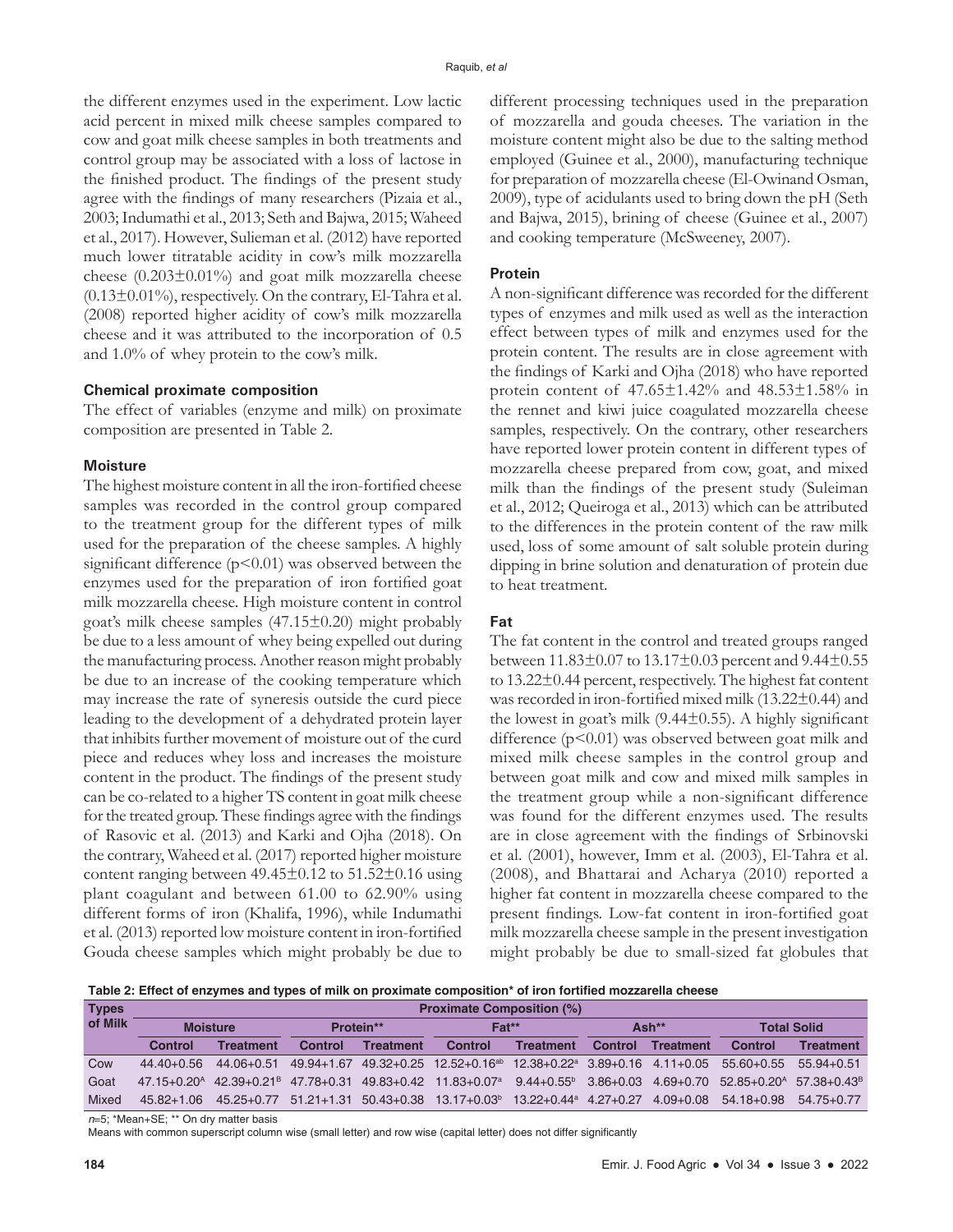might have leaked out during stretching of the curd in hot water.

#### **Ash**

The results of the mean ash content of the iron-fortified mozzarella cheese samples revealed non-significant (p>0.05) between the different types of milk used, enzymes and interaction effect between types of milk and enzymes Numerically higher ash content in the treated groups might probably due to better binding of the iron within the protein matrix in the cheese samples. The present findings agree with the findings of several other researchers (Imm et al., 2003; El-Tahra et al., 2008; Bhattarai and Acharya, 2010; Indumathi et al., 2013; Jalili, 2016; Waheed et al., 2017; Liu et al., 2018). Niro et al. (2014) on the contrary have reported high ash content ranging from 6.10 to 8.22 g/100g of DM of mixed ewe and goat milk cheese during the entire storage period and it was attributed to the progressive loss of moisture during the storage period.

## **Total solids**

In the present investigation, the highest total solid content was recorded in the kiwifruit extract coagulated goat milk mozzarella cheese and was significantly higher  $(p<0.01)$ than the control group, while the other results in terms of TS content were non-significant. The highest total solid content in goat milk cheese samples can be correlated to the low moisture content in the corresponding cheese samples. As the amount of total solid increases, moisture content decreases and vice versa. The amount of whey expelled out in the treatment group was lower than the control group, resulting in the retention of more total solids in the iron-fortified cheese samples coagulated with actinidin. Many researchers have also reported similar findings (El-Tahra et al., 2008; El-Owni and Osman, 2009; Delgado et al., 2011; Karki and Ojha 2018). However, Suleiman et al. (2012) reported significantly lower total solid content in mixed milk mozzarella cheese compared to cow's milk and goat's milk mozzarella cheese on the  $1<sup>st</sup>$  and  $15<sup>th</sup>$  day of the storage period.

# **Sensory evaluation of iron-fortified mozzarella cheese**

The sensory profile is the most unique characteristic that contributes to the overall acceptability of any food product. The organoleptic properties of iron-fortified mozzarella cheese prepared from cow's, goat's and mixed milk are determined by different quality attributes viz., appearance, colour, body, and texture, flavour, saltiness, and overall acceptability, which are presented in Table 3. Mixed milk iron-fortified mozzarella cheese prepared with kiwifruit crude extract showed the highest rating for all the parameters compared to cow milk or goat milk cheese alone. In the treatment group, mixed milk cheese samples were significantly higher than cow milk cheese samples for appearance  $(p<0.05)$  and saltiness (p<0.01) attributes. Body & texture, flavour, and overall acceptability were significantly higher  $(p<0.01)$  for mixed milk cheese samples compared to cow milk and goat milk cheese samples. On the contrary, in the control group, only body & texture revealed a highly significant (p<0.01) difference between mixed milk and goat milk cheese samples while other parameters were found to be non-significant. From the results, it could be concluded that the taste panel members relished the cheese samples coagulated with kiwifruit crude extract. Lower panel ratings in iron-fortified cow and goat milk mozzarella cheese might probably be due to less preference towards iron addition in cow and goat milk that might have given a metallic taste to the product. Other probable reasons might be the variation in milk sources, breakdown of fat and protein by residual enzymes, chemical and microbiological characteristics of raw milk used and proteolysis, lipolysis, and fermentation of carbohydrates which might affect the taste of the end product. Goat milk cheese tends to produce a soft body due to small size fat globules that result in personal disliking by the panel members resulting in a low rating for the body and texture attribute of the product. Results of the present study are comparable to the results of Waheed et al. (2017) who did not observe any significant differences in flavour and taste of cheese prepared with plant coagulant and control samples, and, overall acceptability increased with an increase in the concentration of plant protease extract with a rating of 8.00+0.61 at 10% of papaya leaves extract. The results of this study also corroborate the findings of Bhattarai and Acharya (2010) who reported superior overall acceptability, flavour, texture, and taste for cow's milk and mixed milk cheese samples over buffalo milk cheese.

**Table 3: Effect of enzymes and types of milk on organoleptic properties\* of iron fortified mozzarella cheese**

| <b>Types</b>      |            | <b>Organoleptic Properties</b>                                                                                                                                                                                     |               |           |                           |                          |                |                  |                  |                  |                                        |                  |
|-------------------|------------|--------------------------------------------------------------------------------------------------------------------------------------------------------------------------------------------------------------------|---------------|-----------|---------------------------|--------------------------|----------------|------------------|------------------|------------------|----------------------------------------|------------------|
| of<br><b>Milk</b> | Appearance |                                                                                                                                                                                                                    | <b>Colour</b> |           | <b>Body &amp; Texture</b> |                          | <b>Flavour</b> |                  | <b>Saltiness</b> |                  | <b>Overall</b><br><b>Acceptability</b> |                  |
|                   | Control    | <b>Treatment</b>                                                                                                                                                                                                   | Control       | Treatment | Control                   | <b>Treatment Control</b> |                | <b>Treatment</b> | Control          | <b>Treatment</b> | Control                                | <b>Treatment</b> |
| Cow               |            | 7.67+0.11 7.09+0.17 <sup>a</sup> 7.71+0.10 7.23+0.15 7.66+0.33 <sup>a</sup> 7.03+0.19 <sup>a</sup> 7.63+0.21 7.09+0.17 <sup>a</sup> 7.57+0.16 <sup>a</sup> 7.46+0.05 <sup>a</sup> 7.65+0.09 7.18+0.07 <sup>a</sup> |               |           |                           |                          |                |                  |                  |                  |                                        |                  |
| Goat              |            | 7.80+0.10 7.57+0.06 <sup>ab</sup> 7.88+0.05 7.56+0.08 6.86+0.23 <sup>b</sup> 6.43+0.05 <sup>a</sup> 7.77+0.07 7.46+0.07 <sup>a</sup> 8.11+0.13 <sup>b</sup> 8.01+0.14 <sup>b</sup> 7.64+0.12 7.40+0.04a            |               |           |                           |                          |                |                  |                  |                  |                                        |                  |
| Mixed             |            | 7.80±0.02 8.00±0.09 7.71±0.34 8.03±0.14 7.86±0.29 8.03±0.11 7.83±0.24 7.94±0.11 7.80±0.23 8.20±0.03 7.80±0.28 8.04±0.07                                                                                            |               |           |                           |                          |                |                  |                  |                  |                                        |                  |
|                   |            |                                                                                                                                                                                                                    |               |           |                           |                          |                |                  |                  |                  |                                        |                  |

n=5;\*Mean±SE

Means with common superscript column wise does not differ significantly.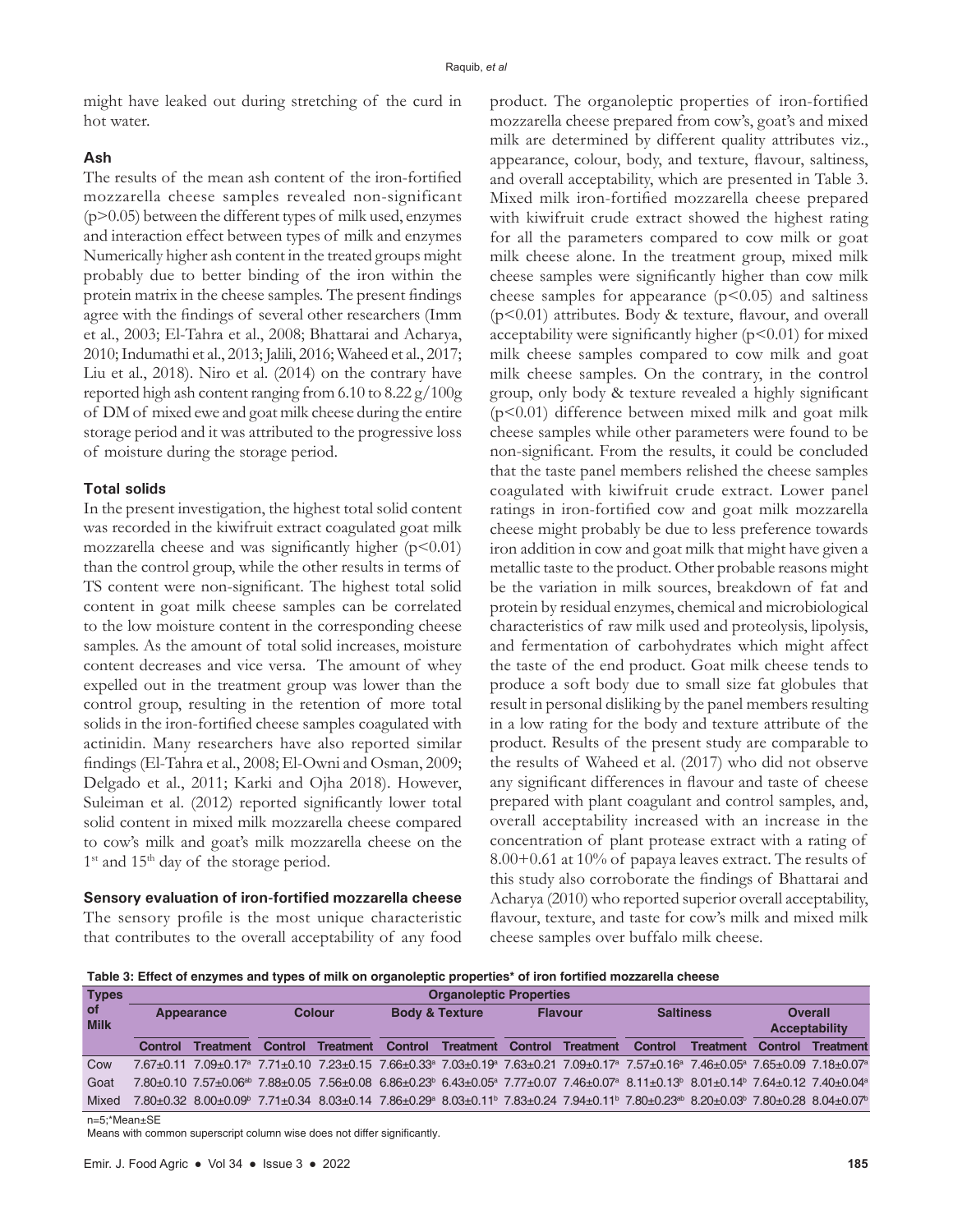# **CONCLUSION**

The study was conducted to develop production technology for the preparation of iron-fortified mozzarella cheese using kiwifruit crude extract as an enzyme source. Based on the experimental results, kiwifruit extract can be successfully used as a coagulating enzyme for preparing mozzarella cheese with an optimum level of kiwifruit extract to be used at 150µg/ml of milk for complete coagulation within 27min (with CaCl<sub>2</sub>). The optimum level of  $FeCl<sub>3</sub>$  (@ 1g/l) could be safely used without showing any off-flavour in the product. Based on chemical proximate composition and sensory analysis, mixed milk mozzarella cheese (treatment group) was the best product compared to cow milk or goat milk ironfortified mozzarella cheese.

# **ACKNOWLEDGEMENT**

The authors are grateful to the Department of Livestock Products Technology and All India Co-ordinated Research Project on Post Harvest Engineering and Technology, College of Veterinary Science, AAU for providing financial support and necessary infrastructure facility to carry out the research work. Thanks and appreciation goes to Dr. Jakir Hussain for his untiring effort to carry out the statistical analysis.

#### **Authors' contributions**

Masuk Raquib and Trishna Borpuzari conceptualized and designed the work. The first author executed the experimental work and carried out the laboratory analysis. Mineswar Hazarika, Saurabh Kumar Laskar, Girindra Kumar Saikia, and Razibuddin Ahmed Hazarika provided the necessary guidelines and contributed critically to revise the manuscript.

# **REFERENCES**

- AOAC. 2000. Association of Official Analytical Chemist, Official Methods of Analysis, Washington, DC.
- Alirezaei, M., M. Aminlari, H. R. Gheisari and M. Tavana. 2011. Actinidin: A promising milk clotting enzyme. Eur. J. Food Res. 1: 43-51.
- Bhattarai, R. R. and P. P. Acharya. 2010. Preparation and quality evaluation of mozzarella cheese from different milk sources. J. Food Sci. Technol. Nepal. 6: 94-101.
- Citro, V. 1981. A typical local product obtained from buffalo milk. Scienza-e-Tecnica-Lattiero-Casearia. 32: 263-273.
- Delgado, F. J., J. Gonzalez-Crespo, R. Cava and R. Ramirez. 2011. Proteolysis, texture and colour of a raw goat milk cheese throughout maturation. Eur. Food Res. Technol. 233: 483-488.
- El-Owni, O. A. O. and S. E. Osman. 2009. Evaluation of chemical composition and yield of mozzarella cheese using two different methods of processing. Pak. J. Nutr. 8: 684-687.
- El-Tahra, M. A., M. A. Ammar, M. M. Ismail and R. L. El-Metwally. 2008. Chemical, rheological and organoleptic properties of mozzarella cheese made from goat's milk and whey protein. J. Agric. Sci. Mansoura Univ. 33: 4321-4338.
- FSSAI. 2009. Ministry of Health and Family Welfare. Food Safety Standard Authority of India, New Delhi.
- Gonmei, Z. and Toteja, G. S. (2018). Micronutrient status of Indian population. Ind. J. Med. Res. 148: 511-521.
- Guinee, T. P., E. O. Mulholland, C. Mullins and M. O. Corcoran. 2000. Effect of salting method on the composition, yield and functionality of low moisture mozzarella cheese. Milcghwissenschaft. 55: 135-138.
- Guinee, T. P., E. O. Mulholland, J. Kelly and D. J. J. O'Callaghan. 2007. Effect of protein-to-fat ratio of milk on the composition, manufacturing efficiency and yield of Cheddar cheese. J. Dairy Sci. 90: 110-123.
- Hammad, M. N. F., Y. I. Abdel-Kader and M. M. M. EL-Metwally. 2017. Mozzarella cheese from recombined cow milk. Ind. J. Dairy Sci. 71: 360-367.
- Hurrel, R. F. 2002. Fortification: overcoming technical and practical barriers. J. Nutr.132: 806S-812S.
- Imm, J. Y., E. J. Oh, K. S. Han, S. Oh, Y. W. Park and S. H. Kim. 2003. Functionality and physic-chemical characteristics of bovine and caprine mozzarella cheeses during refrigerated storage. J. Dairy Sci. 86: 2790-2798.
- Indumathi, K. P., R. Kaushik, S. Arora and B. K. Wadhwa. 2013. Evaluation of iron fortified Gouda cheese for sensory and physicochemical attributes. J. Food Sci. Technol. 52: 24-29.
- Jalili, M. 2016. Chemical composition and sensory characteristics of Feta cheese fortified with iron and ascorbic acid. Dairy Sci. Technol. 96: 579-589.
- Jana, A. H. and P. K. Mandal. 2011. Manufacturing and quality of mozzarella cheese: A review. Int. J. Dairy Sci. 6: 199-225.
- Kanawjia, S. K., Y. Khetra and A. Chatterjee. 2011. Technology of mozzarella cheese. In: Lecture Comp: Natl. Training Prog. Technol. Developments in Cheese and Fermented Dairy Foods. NDRI, Karnal, Haryana. pp. 35-39.
- Karki, A. and P. Ojha, P. (2018). Quality evaluation of kiwi juice coagulated mozzarella cheese. J. Food Sci. Technol. Nepal. 10: 7-10.
- Khalifa, M. Y. 1996. Effect of iron fortification on the chemical and organoleptic quality of soft cheese. Jpn J. Dairy Food Sci. 45: A61-A70.
- Laemmli, U. K. 1970. Cleavage of structural proteins during the assembly of head of bacteriophage T4. Nature. 277: 680-685.
- Larmond, E. 1987. Laboratory Methods of Sensory Evaluation of Food. Canadian Government Public Centre, Ottawa, ON, Canada.
- Lo Piero, A. R., I. Puglisi and G. Petrone. 2011. Characterization of the purified actinidin as a plant coagulant of bovine milk. Eur. Food Res. Technol. 233: 517-524.
- Liu, C., C. Wang, J. Liu. and D. Ren. 2018. Effect of feed lutein supplementation on mozzarella cheese quality and lutein stability. Int. Dairy J. 83: 28-33.
- McSweeney, P. L. H. 2007. Cheese Problem Solved. Woodhead Publishing, Sawston, United Kingdom.
- Nieuwenhuizen, N. J., L. L. Beuning, P. W. Sutherland, N. N. Sharma, J. M. Cooney, L. R. F. Bieleski, R. Schroder, E. A. MacRae and R. G. Atkinson. 2007. Identification and characterisation of acidic and novel basic forms of actinidin, the highly abundant cysteine protease from kiwifruit. Funct. Plant Biol. 34: 946-961.